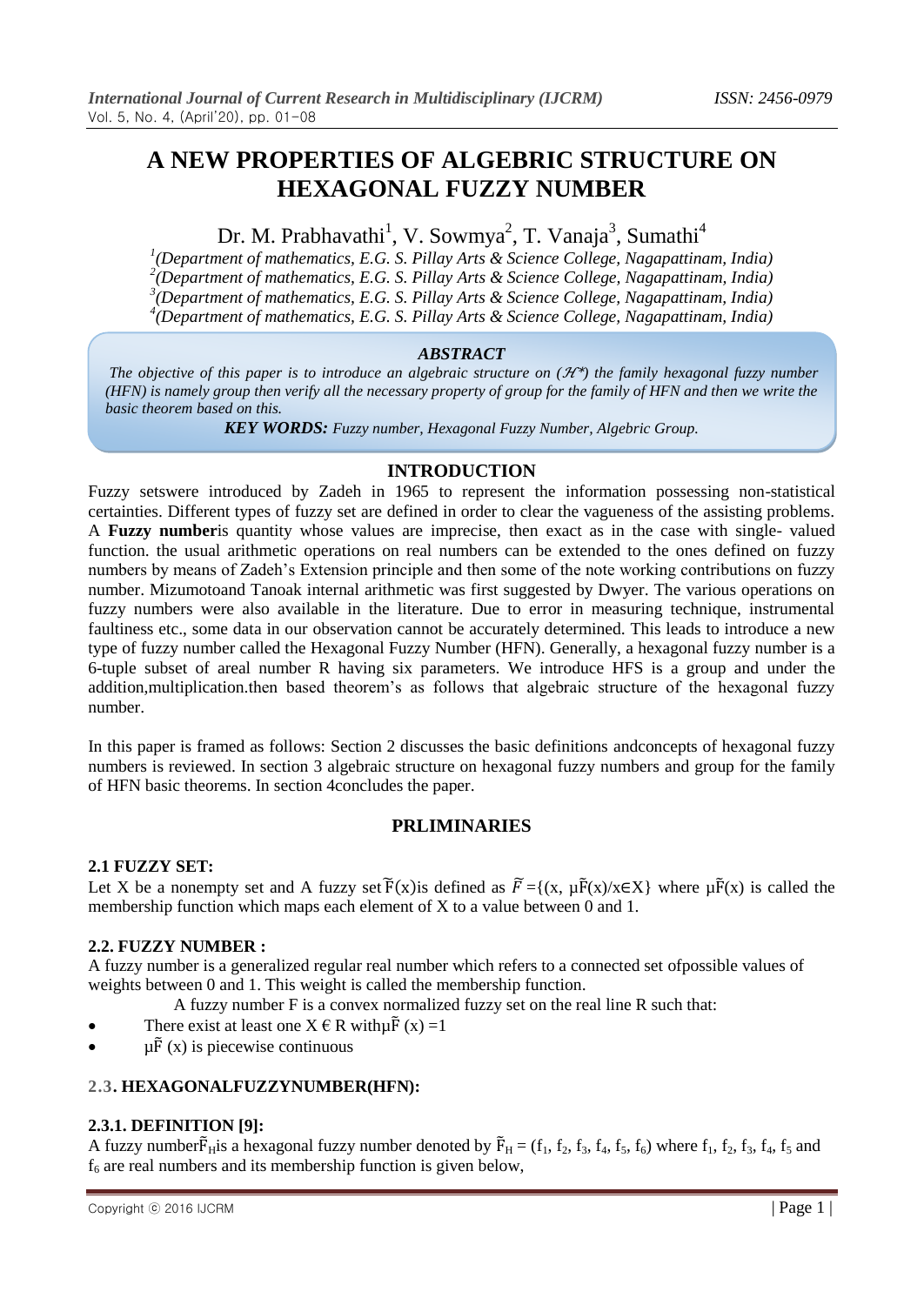

### **2.3.2 DEFINITION[9]:**

A fuzzy set  $\tilde{F}_{\rm H}$  is defined as asset of real numbers with its membership function having the following characteristics

- P<sub>1</sub>(u) is a bounded left continuous non decreasing function over[0,0.5],<br>  $\triangleright$  O<sub>1</sub>(v) is a bounded left continuous non decreasing function over[0,5,w]
- $Q_1(v)$  is a bounded left continuous non decreasing function over[0.5,w],<br>  $Q_2(v)$  is a bounded left continuous non increasing function over[w.0.5].
- $\triangleright$   $Q_2(v)$  is a bounded left continuous non increasing function over[w,0.5],<br> $\triangleright$   $P_2(v)$  is a bounded left continuous non increasing function over[0.5.0]
- $P<sub>2</sub>(v)$  is a bounded left continuous non increasing function over [0.5,0].

#### **REMARK [9]:**

When w=1 the hexagonal fuzzy number is a normal fuzzy number

#### **POSITIVE AND NEGATIVE HFN [1]:**

Let  $\tilde{F}_{H}=(f_1, f_2, f_3, f_4, f_5, f_6)$  is positive hexagonal fuzzy number if  $a>0$  for  $i=1,2,...,6$  and it is negative hexagonal fuzzy number if  $a_i < 0$  for  $i=1,2,..,6$ .

## **2.3.3 ARITHMATIC OPERATIONS ON HFN[1]:**

Let  $\tilde{F}_{\text{H}} = (f_1, f_2, f_3, f_4, f_5, f_6)$ ,  $\tilde{G}_{\text{H}} = (g_1, g_2, g_3, g_4, g_5, g_6)$  be two hexagonal

- $\checkmark$  **Addition** : $\tilde{F}_{\text{H}} + \tilde{G}_{\text{H}} = (f_1 + g_1, f_2 + g_2, f_3 + g_3, f_4 + g_4, f_5 + g_5, f_6 + g_6)$
- $\checkmark$  Subtraction ::  $\tilde{F}_{H^-} \tilde{G}_{H^-} (f_1 g_6, f_2 g_5, f_3 g_4, f_4 g_3, f_5 g_2, f_6 g_1)$
- $\checkmark$  **Multiplication :**  $\tilde{F}_{\rm H} * \tilde{G}_{\rm H} = (f_1 * g_1, f_2 * g_2, f_3 * g_3, f_4 * g_4, f_5 * g_5, f_6 * g_6)$

#### **2.3.4 EXISTING METHOD [11]:**

The magnitude of a HFN  $\tilde{F}_{\text{H}} = (f_1, f_2, f_3, f_4, f_5, f_6)$ , is defined as

$$
R(\tilde{F}_{H}) = \begin{bmatrix} \frac{2f1+3f2+4f3+4f4+3f5+2f6}{18}, \frac{5w}{18} \end{bmatrix}
$$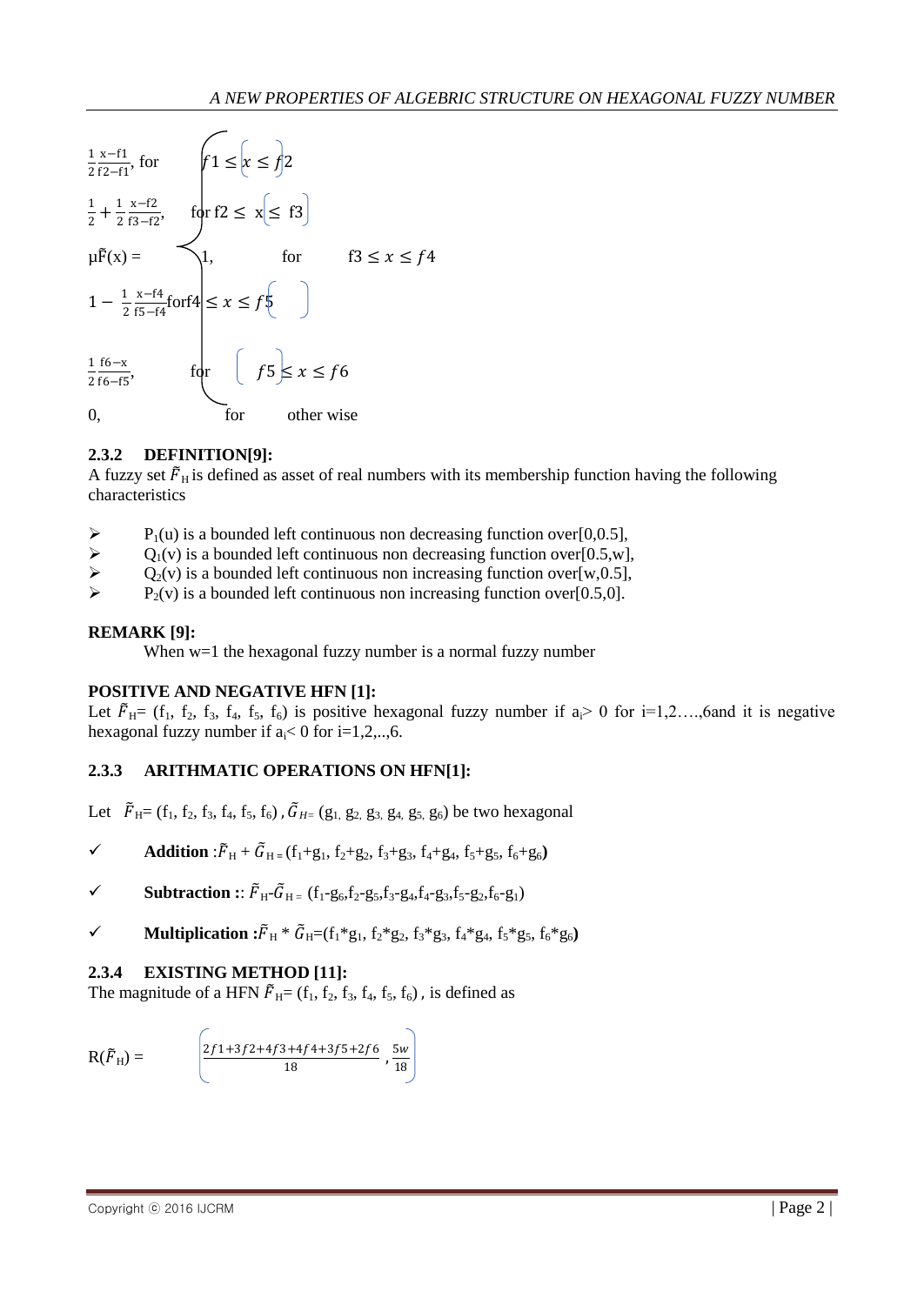## **2.3.5 PROPOSED RANKING OF HFNs:**



## **ALGEBRIC STRUCTURE ON HFNs**

### **3.1 DEFINITION:**

**A non – empty set H**together with a binary operation **\*:**ℋ **\***ℋ**--**ℋ*is* called a **group** if the following condition are satisfied.

**(1) \* is closure**

Let  $\tilde{F}_{\rm H}$ ,  $\tilde{G}_{\rm H} \in \mathcal{H}$ 

 $IsThen \widetilde{F}_H * \widetilde{G}_H \in \mathcal{H}$ **(2) \* is associative**

 $\text{Let } \widetilde{P}_{H}, \widetilde{Q}_{H}, \widetilde{R}_{H} \in \mathcal{H} \text{ then } \widetilde{P}_{H} *(\widetilde{Q}_{H} * \widetilde{R}_{H}) = (\widetilde{P}_{H} * \widetilde{Q}_{H}) * \widetilde{R}_{H}$ 

### **(3) Identity**

There exists an element  $\tilde{E}_{\text{H}} \in \mathcal{H}$ 

such that  $\widetilde{P}_{\text{H}}$  \*  $\widetilde{E}_{\text{H}} = \widetilde{E}_{\text{H}}$  \*  $\widetilde{P}_{\text{H}} = \widetilde{P}_{\text{H}}$  for all  $\widetilde{P}_{\text{H}} \in \mathcal{H}$ 

### (4) **Inverse**

For any element  $\tilde{P}_{H}$  in  $\tilde{S}$  there exists an element  $\tilde{P}_{H}$ '∈  $\mathcal{H}$ 

such that  $\tilde{P}_{\text{H}} * \tilde{P}_{\text{H}}' = \tilde{P}_{\text{H}}' * \tilde{P}_{\text{H}} = \mathbf{E}$ 

 $\widetilde{P}_{\text{H}}$ <sup>*'*</sup> is called the **inverse** of  $\widetilde{P}_{\text{H}}$ *.* 

### **3.1. Theorem:**

 **Prove that**  $(H, +)$  **is a group** 

#### **Proof:**

ℋmeans scriptℌor hexagonal fuzzy number

**HFNs is closure**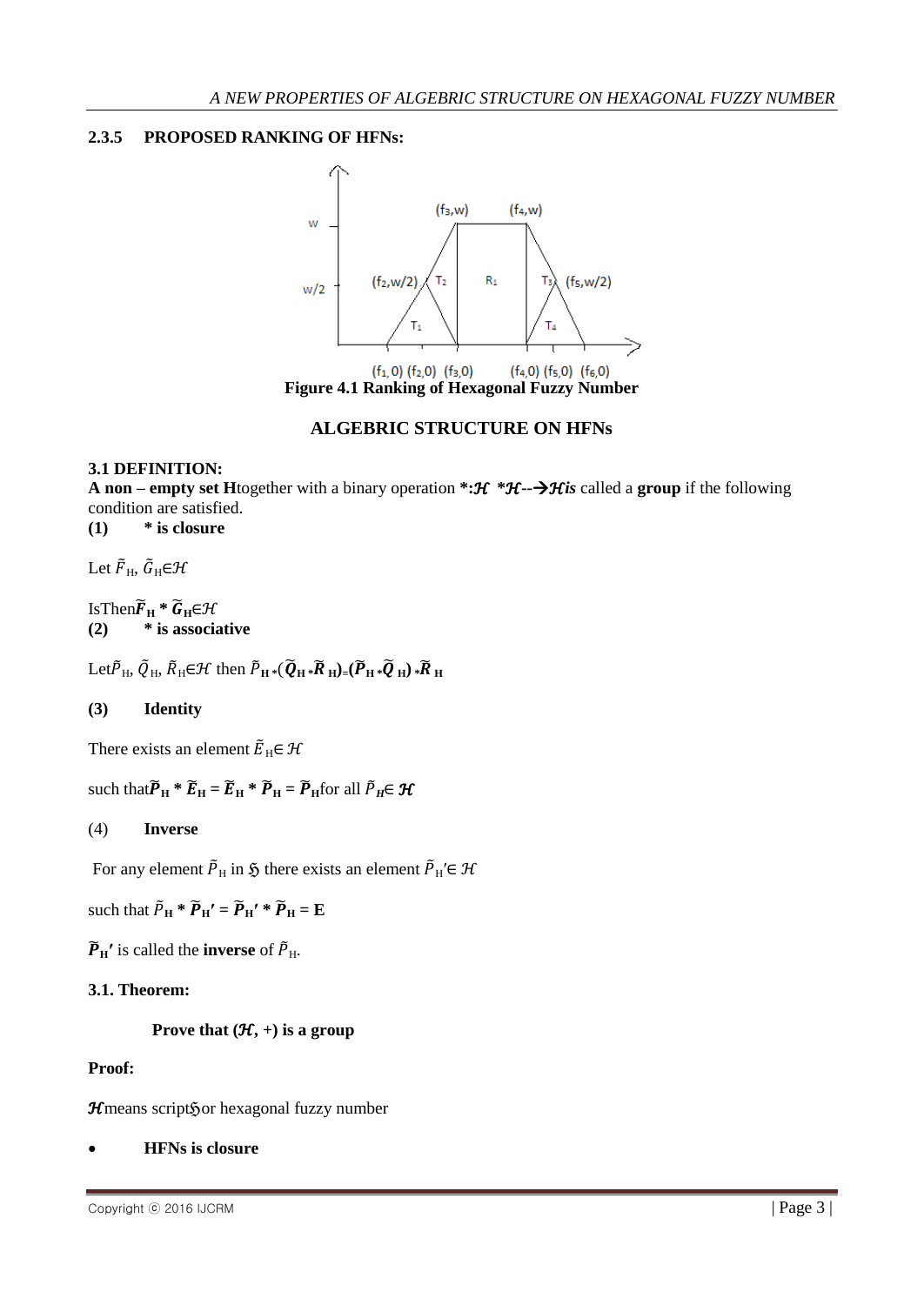Let  $\tilde{F}_{H}=(f_1, f_2, f_3, f_4, f_5, f_6) \in \mathcal{H}$ 

 $\tilde{G}_{H}$  (g<sub>1</sub>, g<sub>2</sub>, g<sub>3</sub>, g<sub>4</sub>, g<sub>5</sub>, g<sub>6</sub>)  $\in \mathcal{H}$ 

To prove that  $\tilde{F}_{\text{H}} + \tilde{G}_{\text{H}} \in \mathcal{H}$ 

 $\widetilde{F}_{\rm H}$  **+**  $\widetilde{G}_{\rm H}$  = (f<sub>1</sub>, f<sub>2</sub>, f<sub>3</sub>, f<sub>4</sub>, f<sub>5</sub>, f<sub>6</sub>)+(g<sub>1</sub>, g<sub>2</sub>, g<sub>3</sub>, g<sub>4</sub>, g<sub>5</sub>, g<sub>6</sub>) = (f<sub>1</sub>+g<sub>1</sub>, f<sub>2</sub>+g<sub>2</sub>, f<sub>3</sub>+g<sub>3</sub>, f<sub>4</sub>+g<sub>4</sub>, f<sub>5</sub>+g<sub>5</sub>, f<sub>6</sub>+g<sub>6</sub>)  $\in \mathcal{H}$ 

*H* is satisfied this condition

**HFNs is associative**

Let  $\tilde{P}_{\rm H}$ ,  $\tilde{Q}_{\rm H}$ ,  $\tilde{R}_{\rm H} \in \mathcal{H}$ 

**Then**  $\widetilde{P}_{H+}(\widetilde{Q}_{H+}\widetilde{R}_{H}) = (\widetilde{P}_{H+}\widetilde{Q}_{H}) + \widetilde{R}_{H}$ 

 $L.H.S = (\widetilde{Q}_{H+} \widetilde{R}_{H})$ 

 $=(q_1, q_2, q_3, q_4, q_5, q_6) + (r_1, r_2, r_3, r_4, r_5, r_6)$ 

 $= (q_1 + r_1, q_2 + r_2, q_3 + r_3, q_4 + r_4, q_5 + r_5, q_6 + r_6)$ 

 $= \widetilde{P}_{\mathrm{H}+}(\widetilde{Q}_{\mathrm{H}+}\widetilde{R}_{\mathrm{H}})$ 

 $= (p_1, p_2, p_3, p_4, p_5, p_6) + (q_1+r_1, q_2+r_2, q_3+r_3, q_4+r_4, q_5+r_5, q_6+r_6)$ 

 $= (p_1+q_1+r_1, p_2+q_2+r_2, p_3+q_3+r_3, p_4+q_4+r_4, p_5+q_5+r_5, p_6+q_6+r_6)$ 

 $R.H. S=(\widetilde{P}_{H}^{\prime}+\widetilde{Q}_{H})$ 

 $= (p_1, p_2, p_3, p_4, p_5, p_6) + (q_1, q_2, q_3, q_4, q_5, q_6)$ 

 $= (p_1+q_1, p_2+q_2, p_3+q_3, p_4+q_4, p_5+q_5, p_6+q_6)$ 

# $=(\widetilde{P}_{H}+\widetilde{Q}_{H})+\widetilde{R}_{H}$

 $= (p_{1+}q_{2}, p_{2}+q_{2}, p_{3}+q_{3}, p_{4+}q_{4, p5+}q_{5}, p_{6}+q_{6}+ (r_{1}, r_{2}, r_{3}, r_{4}, r_{5}, r_{6})$ 

 $= (p_1+q_1+r_1, p_2+q_2+r_2, p_3+q_3+r_3, p_4+q_4+r_4, p_5+q_5+r_5, p_6+q_6+r_6)$ 

R.H. S=L.H. S

 $H$  is satisfied this condition

## **HFNs is identity**

Let  $\tilde{P}_{\text{H}}=(p_1, p_2, p_3, p_4, p_5, p_6)$ 

 $\widetilde{E}_{\mathrm{H}}=(e_1, e_2, e_3, e_4, e_5, e_6)$ 

To prove **E is identity**

$$
\tilde{P}_\mathrm{H} {+} \tilde{E}_\mathrm{H} {=} \tilde{P}_\mathrm{H}
$$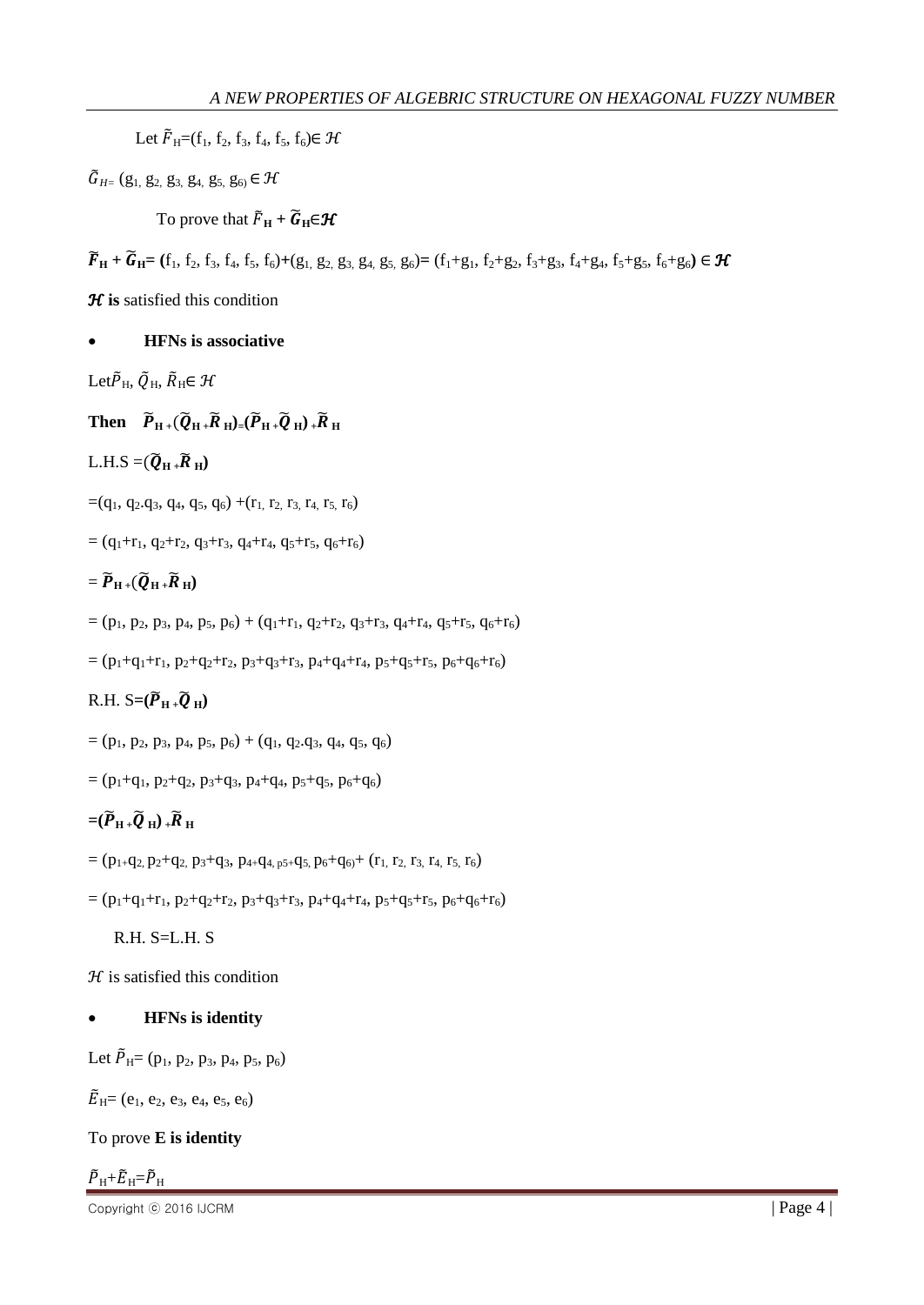$P_1 + e_1 = p_1$ 

 $e_i = 0$  for all  $i = 1, 2...6$ 

 $\widetilde{E}_{\rm H}=(0,0,0,0,0,0) \in \mathcal{H}$ 

the addition identity is zero (0).

## **HFNs is inverse**

 $\tilde{P}_\mathrm{H} + \tilde{P}_\mathrm{H}{}' = \tilde{P}_\mathrm{H}' + \tilde{P}_\mathrm{H} = \tilde{E}_\mathrm{H}$ Take  $\tilde{P}_{\rm H} + \tilde{P}_{\rm H}' = \tilde{E}_{\rm H}$  $(p_1, p_2, p_3, p_4, p_5, p_6) + (p_1', p_2', p_3', p_4', P_5', p_6') = (e_1, e_2, e_3, e_4, e_5, e_6)$  $(p_1+p_1',p_2+p_2',p_3+p_3',p_4+p_4',p_5+p_5',p_6+p_6') = (e_1, e_2, e_3, e_4, e_5, e_6)$ 

Equating on both side

 $p_1+p_1'=e_1$  (addition identity is 0)

 $p_1+p_1'=0$ That is  $p_1 = -(p_1')$ 

Similarly,  $P_H' = (-p_1, -p_2, -p_3, -p_4, -p_5, -p_6)$ 

Hence  $H$  is a group under usual addition.

## **3.2. Theorem:**

**Prove that**  $(\mathcal{H} + )$  **is a group** 

### **Proof:**

**HFNs is closure**

Let  $\widetilde{F}_{\rm H}$ ,  $\widetilde{G}_{\rm H} \in \mathcal{H}$ 

To proveLet  $\tilde{F}_{\rm H} \cdot \tilde{G}_{\rm H} \in \mathcal{H}$ 

 $\tilde{F}_{\rm H}\cdot\tilde{\bm{G}}_{\rm H}=(f_1, f_2, f_3, f_4, f_5, f_6)$ . (g<sub>1</sub>, g<sub>2</sub>, g<sub>3</sub>, g<sub>4</sub>, g<sub>5</sub>, g<sub>6</sub>)

**=** (f1.g1, f2.g2, f3.g3, f4.g4, f5.g5, f6.g6**)** ∈ℋ

 $H$  is satisfied the condition.

## **HFNs is associative**

Let  $\tilde{P}_{\rm H}$ ,  $\tilde{Q}_{\rm H}$ ,  $\tilde{R}_{\rm H}$  $\in$   $\mathcal{H}$ 

**Then**  $\widetilde{P}_{\text{H}}$   $(\widetilde{Q}_{\text{H}}\widetilde{R}_{\text{H}}) = (\widetilde{P}_{\text{H}}\widetilde{Q}_{\text{H}})\widetilde{R}_{\text{H}}$ 

 $L.H.S = (\widetilde{Q}_{H.} \widetilde{R}_{H})$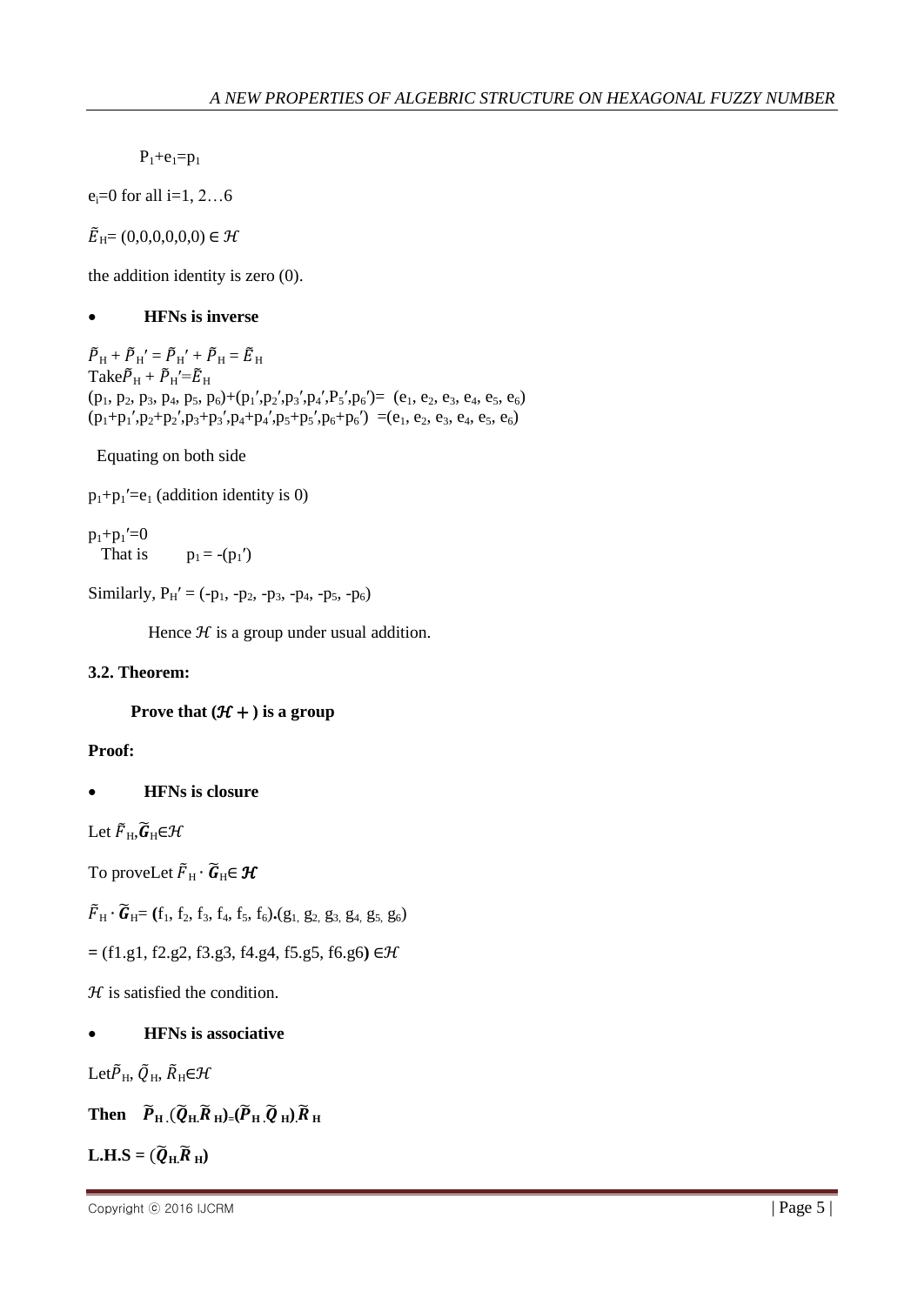$=(q_1, q_2, q_3, q_4, q_5, q_6)$ .  $(r_1, r_2, r_3, r_4, r_5, r_6)$ 

 $=(q_1.r_1, q_2.r_2, q_3.r_3, q_4.r_4, q_5.r_5, q_6.r_6)$ 

# $=\widetilde{P}_{\mathrm{H}}$  .( $\widetilde{Q}_{\mathrm{H}}$ , $\widetilde{R}_{\mathrm{H}}$ )

 $=(p_1, p_2, p_3, p_4, p_5, p_6).(q_1.r_1, q_2.r_2, q_3.r_3, q_4.r_4, q_5.r_5, q_6.r_6)$ 

 $= (p_1.q_1.r_1, p_2.q_2.r_2, p_3.q_3.r_3, p_4.q_4.r_4, p_5.q_5.r_5, p_6.q_6.r_6)$ 

# $R.H. S=(\widetilde{P}_H \widetilde{Q}_H)$

 $= (p_1, p_2, p_3, p_4, p_5, p_6). (q_1, q_2, q_3, q_4, q_5, q_6)$ 

 $= (p_1.q_1, p_2.q_2, p_3.q_3, p_4.q_4, p_5.q_5, p_6.q_6)$ 

# $= (\widetilde{P}_{\mathrm{H}} \cdot \widetilde{Q}_{\mathrm{H}}) \widetilde{R}_{\mathrm{H}}$

 $= (p_1q_2, p_2. q_2, p_3. q_3, p_4. q_4, p_5. q_5, p_6. q_6)$ .  $(r_1, r_2, r_3, r_4, r_5, r_6)$ 

 $= (p_1.q_1.r_1, p_2.q_2.r_2, p_3.q_3.r_3, p_4.q_4.r_4, p_5.q_5.r_5, p_6.q_6.r_6)$ 

 $R.H. S=L.H. S$ 

 $H$  is satisfied this condition...

## **Identity**

 $\widetilde{P}_{\mathrm{H}}=(p_1, p_2, p_3, p_4, p_5, p_6)$  $\widetilde{E}_{\text{H}}=(e_1, e_2, e_3, e_4, e_5, e_6)$ 

 $\widetilde{P}_{\mathrm{H}}\cdotp\widetilde{E}_{\mathrm{H}}=\widetilde{P}_{\mathrm{H}}$ 

 $p_1. e_1=p_1$ 

 $e_i = 1$  for all  $i = 1, 2...6$ 

 $\tilde{E}_{\rm H}=(1,1,1,1,1,1)$ 

The multiplication identity is one (1)

## **Inverse**

Take  $\tilde{P}_{\rm H}$ .  $\tilde{P}_{\rm H}$ ' $\in \mathcal{H}$ 

 $\tilde{P}_{H}$ .  $\tilde{P}_{H}$ ' = $\tilde{P}_{H}$ '.  $\tilde{P}_{H}$  =  $\tilde{E}_{H}$ 

Take  $\tilde{P}_{\rm H} + \tilde{P}_{\rm H}' = \tilde{E}_{\rm H}$ 

 $(p_1, p_2, p_3, p_4, p_5, p_6)$ . $(p_1', p_2', p_3', p_4', P_5', p_6') = (e_1, e_2, e_3, e_4, e_5, e_6)$  $(p_1.p_1', p_2.p_2', p_3.p_3', p_4.p_4', p_5.p_5', p_6.p_6') = (e_1, e_2, e_3, e_4, e_5, e_6)$ 

Equating on both side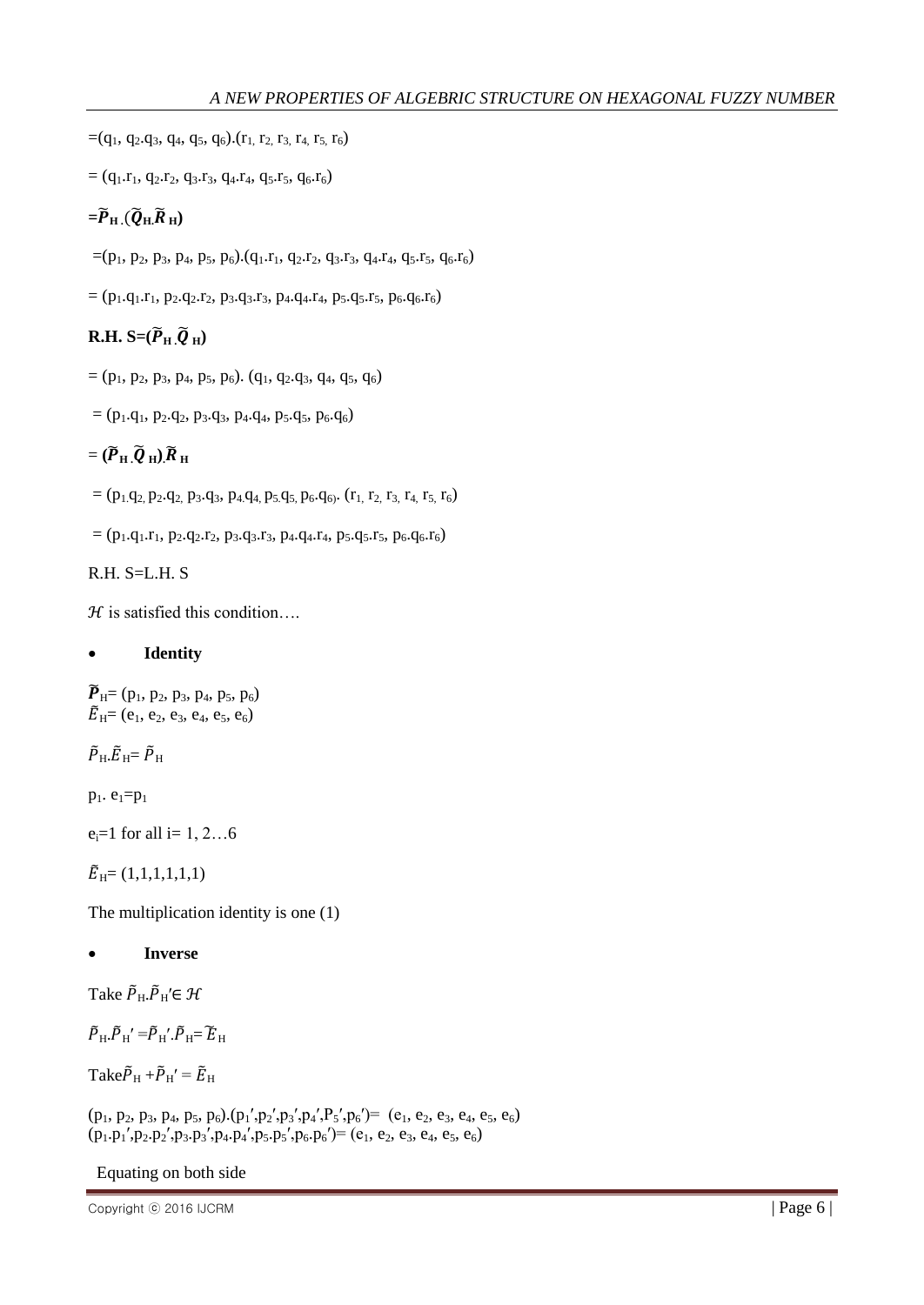$p_1 \cdot p_1' = e_1$  (addition identity is 1)

 $p_1.p_1' = 1$ 

That is  $p_1'=(1/p_1)$ 

Similarly,  $P_H' = (1/p_1, 1/p_2, 1/p_3, 1/p_4, 1/p_5, 1/p_6) \in \mathcal{H}$ 

Hence  $H$  is a group under usual multiplication

Hence proved theorem

#### **3.3. Theorem:**

Let  $H$  be a group. Then

- 1. Identity element of  $H$  is unique
- 2. For any  $P \in \mathcal{H}$ , the inverse of P is unique

#### **Proof:**

**1.** Let  $\tilde{E}_{\text{H}}$  and  $\tilde{E}_{\text{H}}$ ' be two identity elements of  $\mathcal{H}$ 

 $\tilde{P}_{\rm H} * \tilde{E}_{\rm H} = \tilde{E}_{\rm H} * \tilde{P}_{\rm H} = \tilde{P}_{\rm H}$ 

$$
\tilde{P}_\mathrm{H} {^*} \tilde{E}_\mathrm{H}{'} {=} \tilde{E}_\mathrm{H}{'} {^*} \tilde{P}_\mathrm{H} {=} \tilde{P}_\mathrm{H}
$$

Above the equation is equal

So, we take  $\tilde{P}_{\text{H}} * \tilde{E}_{\text{H}} = \tilde{P}_{\text{H}} * \tilde{E}_{\text{H}}'$ 

$$
(\tilde{P}_{H}^{'*}\tilde{P}_{H}) * \tilde{E}_{H} = (\tilde{P}_{H} * \tilde{P}_{H}') * \tilde{E}_{H}' (\tilde{P}_{H} * \tilde{P}_{H}' = 1)
$$

 $1*E_{\text{H}}=1*E_{\text{H}}'$ 

$$
\tilde{E}_{\,\rm H}\!\!=\!\!\tilde{E}_{\,\rm H}{}'
$$

So, identity element is unique

2. Let P′ and P″ be two inverses of P

$$
\tilde{P}_\mathrm{H}.\tilde{P}_\mathrm{H}{}'=\tilde{P}_\mathrm{H}{}',\tilde{P}_\mathrm{H}=\tilde{E}_\mathrm{H}
$$

 $\tilde{P}_{H}$ .  $\tilde{P}_{H}$ "= $\tilde{P}_{H}$ ".  $\tilde{P}_{H}=\tilde{E}_{H}$ 

Then  $\tilde{P}_{\rm H}$ '= $\tilde{P}_{\rm H}$  'e

 $=\!\tilde{P}_{\rm H}'(\tilde{P}_{\rm H}\!\boldsymbol{.}\tilde{P}_{\rm H}^{\phantom{\dagger}}\boldsymbol{.})$  $=(\tilde{P}_{H}^{\prime}\tilde{P}_{H}^{\prime})\tilde{P}_{H}^{\prime\prime}$  (associative law)

=1.
$$
\tilde{P}_{H}''(\tilde{P}_{H}.\tilde{P}_{H}'=e=1)
$$
  
 $\tilde{P}_{H}'=\tilde{P}_{H}''$ 

 $\Box$  Copyright  $\odot$  2016 IJCRM  $\Box$  Page 7 |